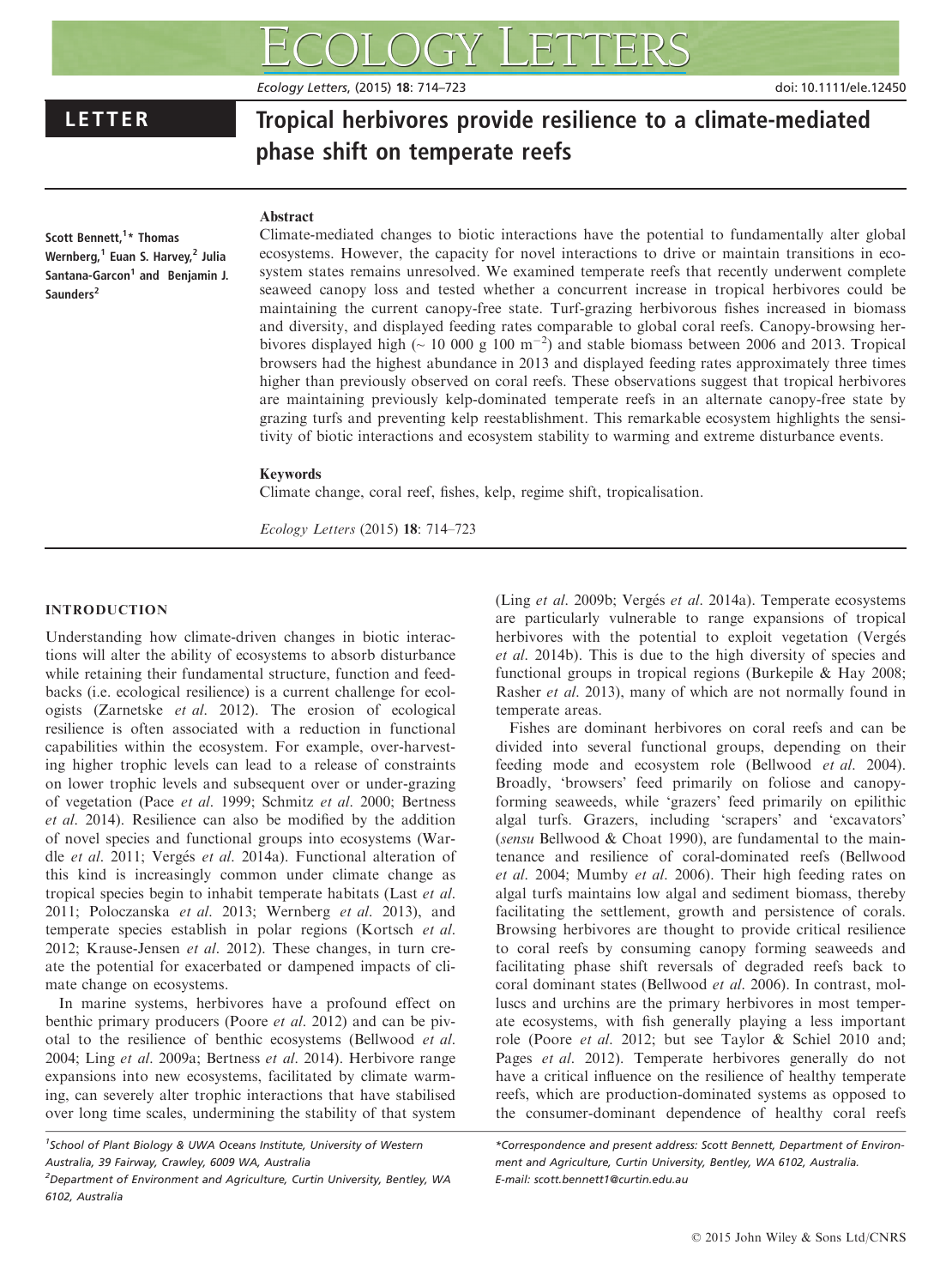(Fig. 1, Connell et al. 2011). However, an increase in tropical herbivore functional groups in temperate marine ecosystems has the potential to introduce unprecedented top down control and, theoretically at least, undermine the stability of vegetated habitats (Vergés et al. 2014a). This could occur through over-consumption by browsers, driving a shift from canopy to turf dominance and/or benthic grazers maintaining canopyfree states, particularly where physical disturbance temporarily suppresses production by removing the canopy (Fig. 1).

In order for herbivores to maintain and or drive a transition from seaweed canopies to a canopy-free state, seaweed consumption rates will need to exceed reef-wide production rates. At the reef scale, the flux of both of these processes will depend on the total biomass of herbivores and seaweed canopy (i.e. higher canopy cover or total biomass results in higher total biomass production on the reef, Fig. 1). Low fish biomass will result in diffuse consumption rates per unit area, which in a canopy-dominated state will result in net production across the reef and high canopy resilience (i.e. healthy temperate reef, Fig. 1). In a canopy-free state, low herbivore biomass reduces the resilience of that state by enabling canopy seaweeds to recruit and grow. This relationship is particularly relevant for roving herbivorous fishes, which can have large home ranges spanning several kilometres (Welsh & Bellwood 2014) meaning that feeding effort is widely dispersed across the reef (c.f. sea urchins where low consumer biomass at the reef scale can still lead to patches of barren formation at the meter scale; Flukes et al. 2012).

High herbivore biomass on the other hand will reduce the resilience of the canopy and increase the resilience of canopyfree states. Under consumption-dominated conditions,

resource demand (and therefore feeding rates per unit of seaweed) increase with decreasing canopy availability, thereby exacerbating canopy loss, prevent the establishment of canopy species and further increase the resilience of canopy-free conditions (i.e. healthy coral reef). Furthermore, as canopy-free area increases, grazers will become increasingly important to maintain low biomass turf-dominated conditions. While roving grazers, capable of maintaining canopy-free conditions are generally uncommon on temperate reefs, the poleward movement of tropical herbivores into temperate reef systems due to warming could potentially increase grazing rates to a level where this is possible (Vergés et al. 2014a).

In 2011, a marine heatwave off the coast of south-west Australia caused unprecedented impacts on temperate reef ecosystems and resulted in major modification of benthic habitats and tropicalisation of fish communities (Fig. S1, Wernberg et al. 2013; Smale & Wernberg 2013). Canopy cover declined by 40% in some regions with some reefs even more severely affected (Wernberg et al. 2013). Here, we examined reefs that were dominated by extensive canopy cover prior to the 2011 heatwave (Wernberg *et al.* 2010), but have since become dominated by algal turfs. We ask whether an increase in tropical herbivores could be maintaining the current canopy-free reef state on these temperate reefs. We compared the trophic structure and biomass of the fish community before and after the 2011 marine heatwave and quantified consumption rates by herbivores feeding on the substratum, translocated kelp recruits, solitary kelp adults and adult kelp patches. Finally, we compared the observed browsing and grazing rates from these tropicalised temperate reefs to rates reported from coral reef ecosystems globally, where herbivores are known to play



Figure 1 Heuristic model depicting the resilience of canopy and canopy-free states on reefs. Resilience is determined by the relative rates of canopy production vs. consumption, which scale as a function of seaweed and browsing herbivore biomass, respectively. Ecosystems in the bottom right half of the figure have net production (i.e. algal production outweighs herbivore consumption) and will remain/return in a canopy-dominated state (i.e. healthy temperate reefs). Ecosystems in the top left half of the figure have net consumption, and will move towards a canopy-free state (i.e. healthy coral reefs). The diagonal solid line represents the threshold where production and consumption are equal, and the grey area represents uncertainty around the shape of the relationship. The red dashed line illustrates the possible forward and reverse shift trajectories by modifying herbivore numbers. Small black arrows illustrate the influence of positive feedbacks described in the boxes.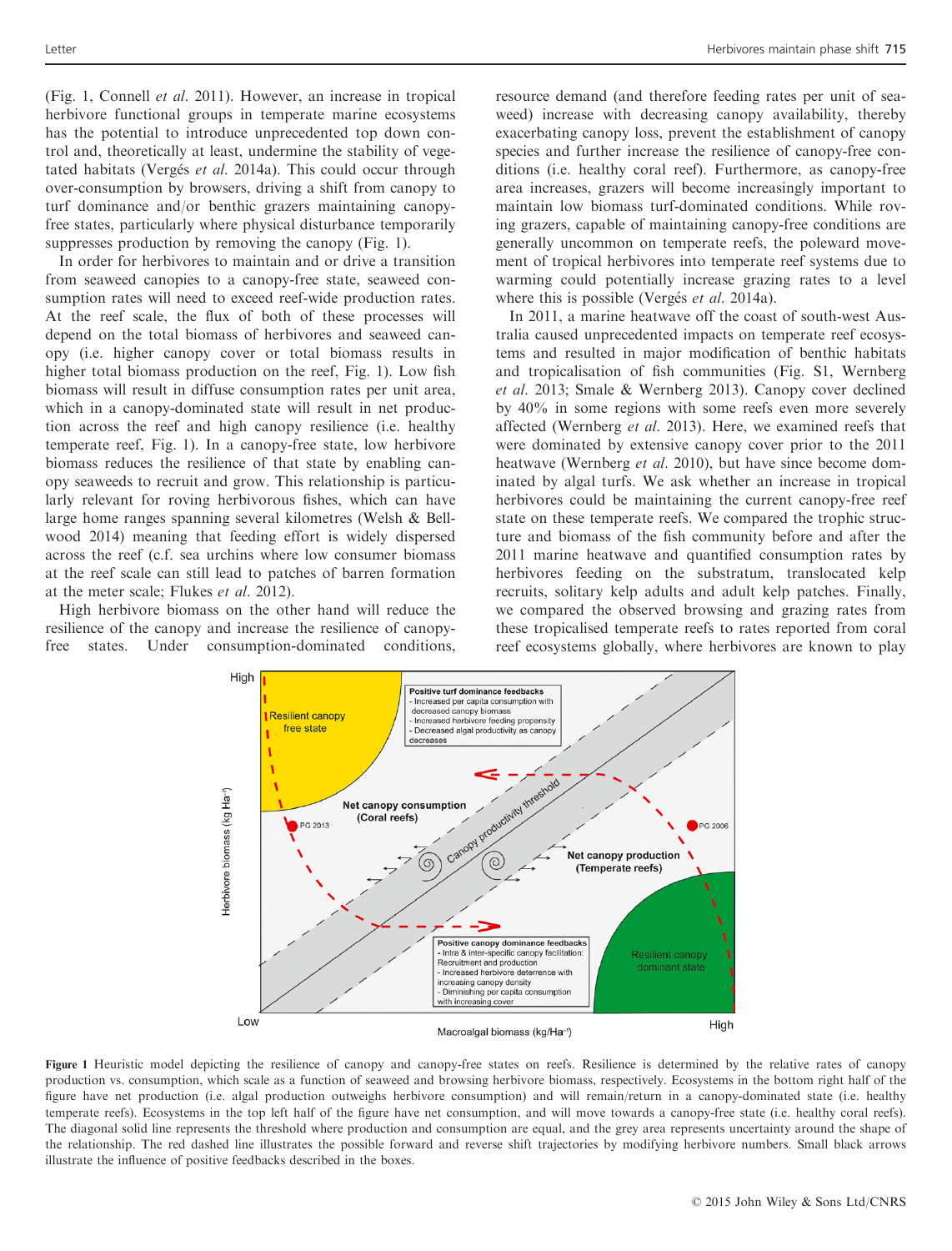a fundamental role in maintaining canopy-free states (Bellwood et al. 2004). Our findings provide insight into the capacity for tropical herbivores to maintain an alternate canopy-free state on temperate reefs and highlight the sensitivity of biotic interactions and ecosystem stability to warming.

#### METHODS

#### Fish and benthic surveys

The study was conducted on the coastal sandstone reefs off Port Gregory, Western Australia (28.2° S, 114.2° E). Changes in fish and benthic community structure since the 2011 marine heatwave were examined using diver operated stereo video (stereo-DOV) surveys conducted at six wave-exposed reefs in June 2006 and repeated in May–June 2013 using standardised methodology (Watson et al. 2005). The stereo-DOV system comprised of two Sony digital cameras mounted 700 mm apart on a base bar, inwardly converged at 8°. An image synchronising diode was mounted in front of the cameras field of view and a chain-man cotton counter was mounted on the side to measure the length of each transect. Twelve  $25 \times 5$  m transects were swum along each reef at a pace of approximately 2 min per transect, with the cameras approximately 50 cm above the reef angled slightly downward enabling the reef surface to be observed throughout the video. At least a 10 m gap was left between replicate transects.

#### DOV video analyses

To enable accurate fish length measurements, the stereo-camera pair was calibrated before and after each field expedition using the software CAL (SeaGIS Pty Ltd, Victoria, Australia) following Harvey & Shortis (1998). The video footage obtained by the stereo-DOV was analysed using the software 'EventMeasure (Stereo)' (SeaGIS Pty Ltd) and 'Vision Measurement System' (Robson et al. 2006). All fish observed were identified to the lowest taxonomic level possible, counted and measured to the nearest millimetre (fork length). Due to morphological similarity, limited visibility and distance to the camera, Kyphosus bigibbus, K. sydneyanus and K. gladius were not distinguishable on all transects, and therefore the three species were pooled for the analysis (but see 'herbivory video analysis' below). Initial phase (IP) Scarus ghobban and S. schlegeli were also not distinguishable on all transects and were therefore pooled, as IP individuals constituted the majority of the parrotfish abundance. Fish species were assigned to one of six general trophic groups based on observed feeding patterns (herbivores only) and FishBase (Froese & Pauly 2014). Species abundances were converted to biomass using length–weight relationships from Western Australian Fisheries research reports, primary literature (Taylor & Willis 1998; Kulbicki et al. 2005) or FishBase (Froese & Pauly 2014). Biogenic habitat cover was analysed from the videos by estimating per cent cover along the 12 replicate transects at each site. Video footage was paused every 10 s  $\sim$  2 m) and benthic cover was quantified within a  $1 \text{ m}^2$  area of the image where the benthos was clearly visible. Care was taken to ensure no overlap in benthos occurred among the analysed frames. This was repeated 10 times on each transect, generating 120

measurements of benthic cover per site. The biogenic habitat was classified as either 'Canopy' (Ecklonia radiata and Sargassum spp), 'Small foliose algae', algae less than 15 cm in length (primarily Lobophora variegata, Padina sp, Asparagopsis taxiformis), 'Hard coral' (primarily Plesiastrea versipora, Montipora mollis, Goniastrea aspera and Pocillopora damicornis), or 'Turf'. Turfs were classified as all reef surfaces covered by multispecific epilithic algal turfs, analogous to those observed on coral reefs (c.f. Connell et al. 2014) and generally less than 1 cm in height.

#### Herbivory measurements

Herbivore feeding rates were measured in November 2013 in Port Gregory at two of the surveyed reefs which experienced complete seaweed canopy loss between 2006 and 2013. The two reefs were separated by approximately 2 km and feeding trials were conducted at 7–10 and 5–6 m depth respectively. To test whether the resident herbivore population could prevent canopy recovery on the reef, Ecklonia radiata (a small kelp) adults and recruits were translocated from Marmion (31.82° S, 115.70° E) to Port Gregory. Ecklonia radiata was used as it is the dominant canopy seaweed throughout temperate Australia, and it was the most abundant canopy species in Port Gregory prior to its disappearance in 2011 (Fig. 2a). Translocated kelps were collected whole, with the holdfast intact and transported to the laboratory in cool, damp and dark calico bags, where they were individually weighed, measured and tagged. The kelps were then stored in cool damp and dark conditions throughout their transportation and deployed back into the sea within 24 h of collection.

Kelps were randomly allocated between the two sites and deployed as solitary recruits  $(n = 20$  per site, fresh weight = 4.5  $\pm$  0.4 g, mean  $\pm$  SE), solitary adults (*n* = 10 per site, fresh weight =  $441.3 \pm 23.2$  g) or patches of adult kelps  $(n = 3$  patches of eight kelps per site; c. 3399  $\pm$  227 g fresh weight  $m^{-2}$ ). Two exclusion cages were set up at each site to control for non-herbivore-related kelp loss. Cages contained either adult kelps  $(n = 2)$  or recruits  $(n = 4)$  and were constructed with 600  $\times$  600  $\times$  500 mm stainless steel frames covered in  $10 \times 10$  mm mesh. For kelp patches, eight individuals were attached to a 1  $m<sup>2</sup>$  section of steel mesh, reflecting mean natural densities along the coast of Western Australia (de Bettignies et al. 2013). Replicate patches were separated by at least 20 m on the reef. Solitary kelp adults and recruits were haphazardly arranged on the reef, separated by at least 5 m from one another. Kelps and controls were deployed for a 24 h period before being recollected, weighed and measured. Three kelp patches retained significant biomass after the initial 24 h and were redeployed along with the controls for an additional 24 h. Some recruits were bleached after 24 h (a sign of transplant stress) and were therefore removed from analyses. All kelps were entirely consumed within 48 h.

# Herbivory video analyses

Underwater video cameras (GoPro Hero3, GoPro Inc, San Mateo, California USA) were used to assess the relative feeding rates on the transplanted kelp (browsing) and background feeding rates (grazing) on the algal turfs. At each site, three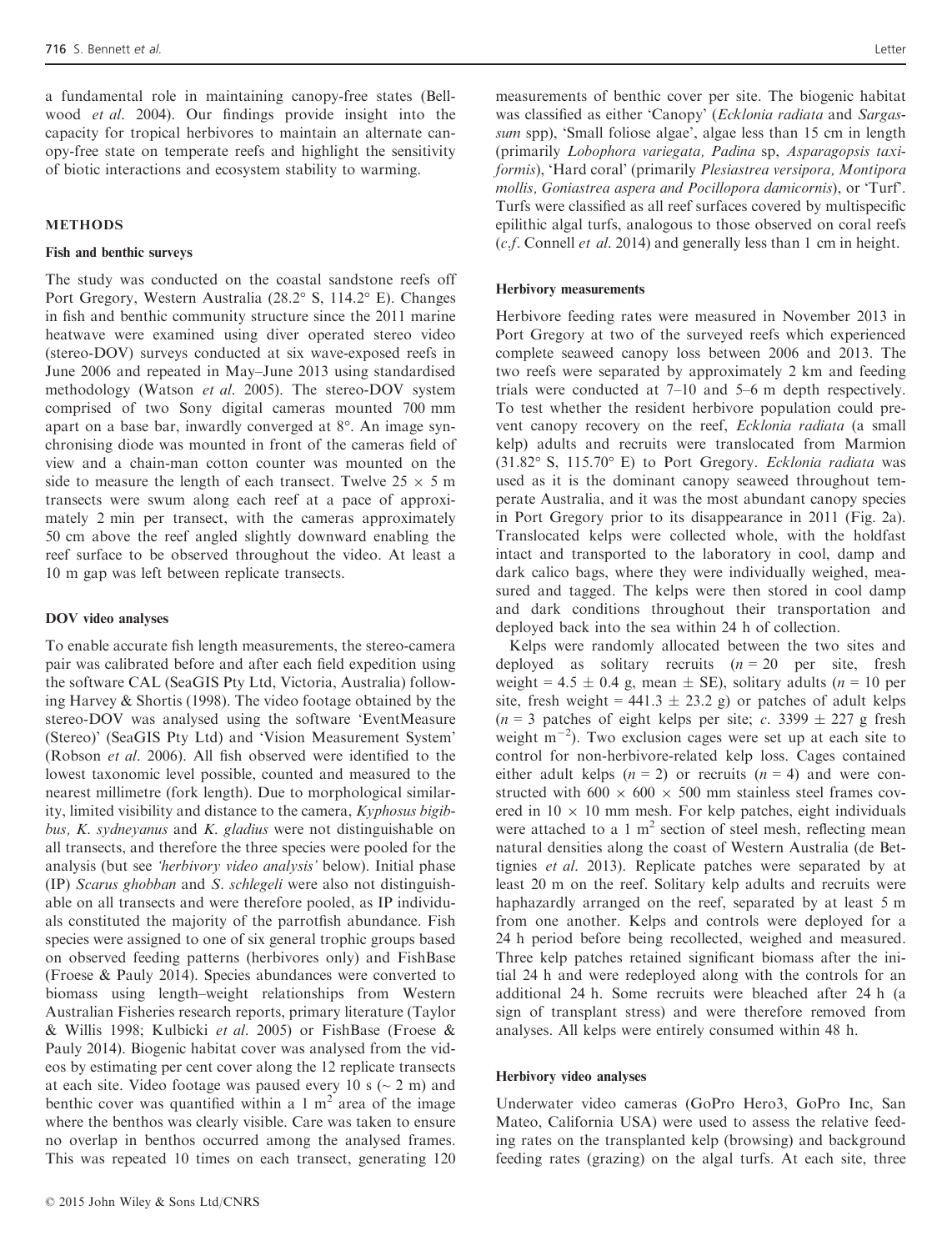

Figure 2 Mean habitat cover (a) and fish trophic composition (b) across six reefs in 2006 (light grey) and 2013 (dark grey). Foliose algae represents small (< 15 cm) non-canopy-forming seaweeds such as Lobophora variegata, Padina spp., and Asparagopsis spp.

replicate 3 h video recordings were taken during daylight hours between 08:00 and 16:00, within each 24 h period of kelp deployment, or until the kelp was completely consumed. Unlike the DOV footage, good visibility and the close proximity (1–2 m) of kelp transplants to the camera enabled the kyphosids and scarids to be distinguished to species level. Background grazing rates on algal turfs were quantified by haphazardly selecting and filming  $2 m<sup>2</sup>$  turf-dominated patches of reef. Three replicate patches of reef were filmed for 3 h at a time in each site, with each patch separated by at least 10 m. This was repeated daily for 5 days resulting in 15 replicate filming periods at each site.

Feeding rates on kelps and algal turfs were analysed using EventMeasure software (SeaGIS Pty Ltd) by quantifying the bite rates by each fish species over the course of the filming period in each of the respective habitats. Feeding rates on turf were not quantified in videos containing adult kelps, to avoid any potential impact on the feeding behaviour of turf-algal grazers (Hoey & Bellwood 2011). The maximum number of individuals of each species within the field view at the same time (MaxN) was also recorded as a conservative measure of relative abundance (Cappo et al. 2003).

#### Literature comparison

Feeding rates measured in the current study were compared to published rates observed throughout global coral reef systems. Feeding rates were extracted from published papers, tables and figures using the Data Thief software (Tummers 2006). Browsing rates were standardised by the biomass of the herbivores, the biomass of the seaweed assay available for consumption and the period of exposure. Studies or treatments were only used where the seaweed assay was placed into coral dominated, or canopy-free areas (primarily reef crest or outer reef flat), where consumption rates are highest (Hoey & Bellwood 2010). Feeding rates on the benthos by herbivorous fishes were standardised by the grazing area and time  $(1 \text{ m}^2 \text{ h}^{-1})$ . For studies where bite rates per unit area were not reported, values were estimated based on the reported percentage of reef area grazed per unit time using a conservative mean bite size reported in the literature  $(16 \text{ mm}^2,$ equivalent to a 10–15 cm, TL, Scarus rivulatus; after Bonaldo & Bellwood 2008). Note that feeding rates by scrapers

reported in the literature were not standardised by fish biomass. Where the feeding rates of multiple species were individually reported, the feeding rates of all reported species were summed to determine the total mean browsing or grazing pressure.

#### Data analyses

To assess whether the per cent cover of benthic functional groups and fish trophic group biomass differed between years, one-way ANOVA were performed for each group. Benthic cover data were square-root arcsine transformed to improve the normality and homoscedasticity of the proportional data. To determine whether rates of kelp biomass removal varied between sites (between subject effect) and days (within subject), repeated measures ANOVA were used (following Hoey & Bellwood 2011). Because different number of patches ( $n = 3$ ) per site) and solitary kelps  $(n = 10$  per site) were deployed, consumption rates for these treatments were analysed separately. The biomass lost by each kelp was standardised by subtracting the mean biomass loss of controls from treatment loss values. Data were checked for normality and homogeneity of variance through visual inspection of scatter plots and the distribution of residuals and no transformation took place.

#### **RESULTS**

## Changes to fish and benthic functional groups

Port Gregory experienced complete kelp loss between 2006 and 2013 (ANOVA,  $F_{1,10} = 9.929$ ,  $P = 0.013$ , Fig. 2a), and a dramatic increase in turf-algal cover from 0% to 58.7  $\pm$  10.1% (mean  $\pm$  SE, Fig. 2a,  $F_{1,10}$  = 33.57,  $P < 0.001$ ). The other dominant canopy species Sargassum spp., showed variable changes in abundance, whereby it completely disappeared from five reefs but remained abundant in one reef resulting in a non-significant overall change from  $23.5 \pm 12.2\%$  (mean  $\pm$  SE) to  $13.1 \pm 13.1\%$  ( $F_{1,10} = 0.334$ ,  $P = 0.576$ . The cover of small foliose algae remained unchanged  $(F_{1,10} = 0.019, P = 0.892)$ .

Fish trophic structure was dominated by herbivores, with the combined biomass of browsers and grazers constituting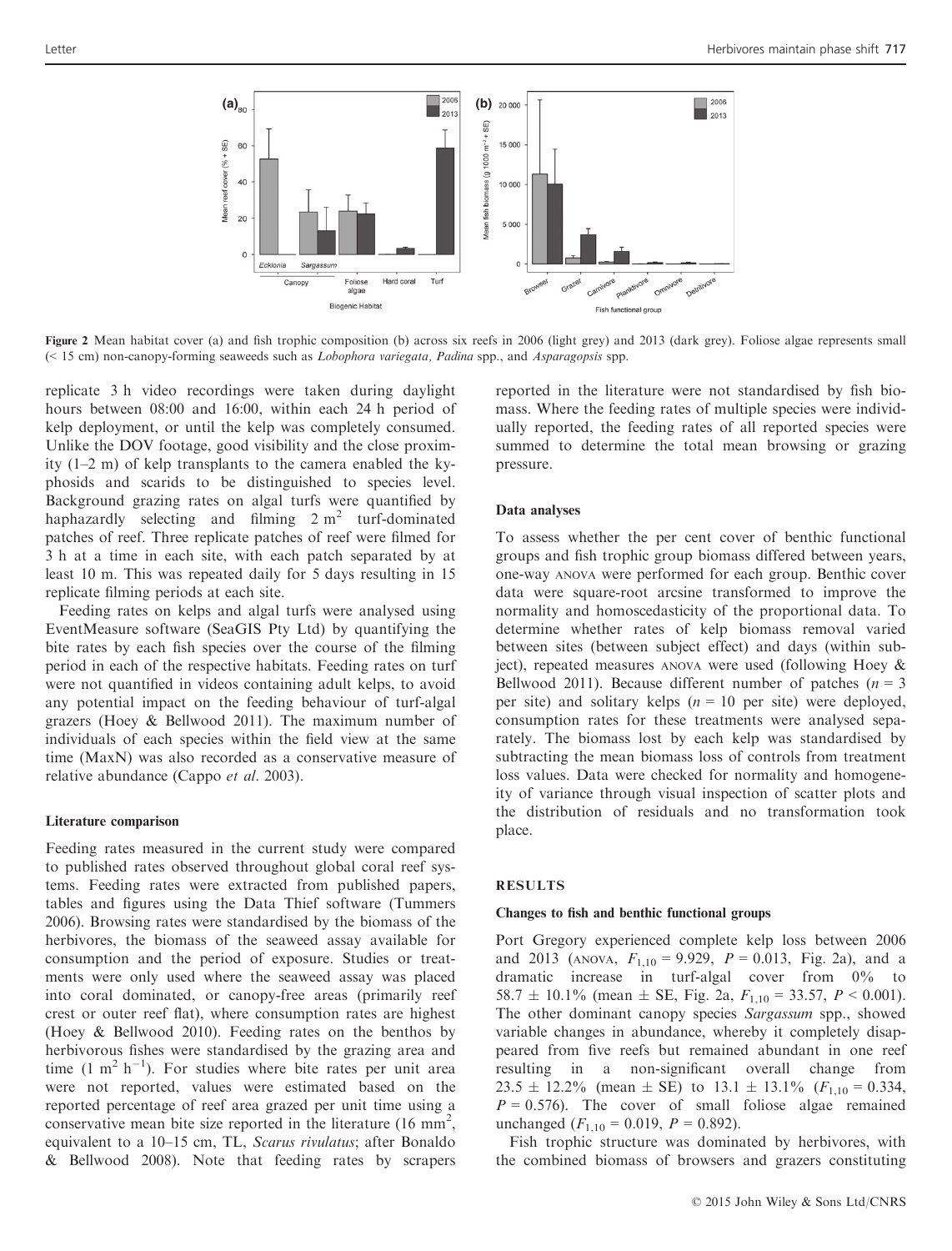87.5% of total fish biomass. Large macroalgal browsers contributed the most biomass, approximately 10 040  $\pm$  4560 g 100 m<sup>-2</sup> (mean  $\pm$  SE) and did not differ significantly between years  $(F_{1,10} = 0.014, P = 0.907,$  Fig. 2b). Browser biomass was overwhelmingly dominated by three species,  $K_{\mathcal{V}}$  $phosus$  bigibbus,  $K.$  sydneyanus and  $K.$  gladius. Together these species constituted 98.8 and 92.5% of total browser biomass in 2006 and 2013 respectively and did not differ in biomass between years  $(F_{1,10} = 0.014, P = 0.907)$ . It was not possible to distinguish between these three species in the DOV surveys, however, based on feeding videos K. bigibbus had the highest relative abundance in 2013 (mean MaxN =  $27 \pm 8.88$  SE), followed by K. sydneyanus (mean MaxN =  $1.63 \pm 0.63$ ) and K. gladius (mean MaxN =  $0.43 \pm 0.22$ ). Turf-algal grazers had the second highest biomass, and were higher in 2013 compared to 2006 (Fig. 2b, ANOVA,  $F_{1,10} = 12.95$ ,  $P = 0.004$ ) driven primarily by an increased biomass of Scarus ghobban and S. schlegeli (Table S1). Carnivores also had higher biomass in 2013 compared to 2006 (ANOVA,  $F_{1,10} = 5.92$ ,  $P = 0.035$ ), primarily because of the appearance of 13 tropical species, not observed previously, and an increase in benthic invertebrate feeders, like Choerodon rubescens (Table S1). The remaining three trophic groups (planktivores, detritivores and omnivores) constituted less than 3% of the observed fish biomass. Within these trophic groups, the pomacentrids *Abedefduf*  bengalensis (ANOVA,  $F_{1,10} = 5.276$ ,  $P = 0.044$ ) and *Pomacentrus* milleri (ANOVA,  $F_{1,10} = 6.365$ ,  $P = 0.03$ ) both displayed significant increases in abundance and biomass (Table S1).

#### Herbivory rates on kelp

The total biomass of *Ecklonia*  $(15.1 \pm 0.5 \text{ kg})$  per site, mean  $\pm$  SE) was consumed within 48 h of deployment (Fig. 3a). Patches of adult kelps were heavily grazed at both sites, with 'Site 1' and 'Site 2' completely consumed after 24 and 48 h, respectively (Fig. 3a, Table S2). Similarly solitary kelps at both sites were heavily grazed with only  $6.7 \pm 0.8$ and  $20.3 \pm 5\%$  of initial biomass remaining after 24 h (Fig. 3a, Table S3). Kelp recruits were heavily grazed, but not to the same extent as adult kelps. The proportion of biomass remaining of recruits transplanted within adult patches was 41.0  $\pm$  17.7% and for solitary recruits 27.4  $\pm$  4.5% after 24 h of exposure (Fig. 3b).

Feeding rates on the kelp were driven primarily by large schools of the tropical herbivore *Kyphosus bigibbus*, and to a lesser extent by the two large species of temperate herbivores K. sydneyanus and K. gladius (Fig. 4). In total 38 078 bites were recorded on kelp, from five species. K. bigibbus averaged  $3103 \pm 1925$  bites h<sup>-1</sup> and 77.9% of all bites taken, compared to 484  $\pm$  268 bites h<sup>-1</sup> (15.1% of total bites) by *K. sydney-*



Figure 3 Consumption and bite rates on transplanted kelps and bite rates on epilithic algal turfs. (a) Mean biomass of individual kelps remaining in patches and solitary on the reef over the course of 48 h. The two bars for each treatment represent the different sites. (b) Mean proportion of kelp recruit thallus weight consumed by herbivores over 24 h, averaged between sites. (c) Mean species bite rates on kelp transplants per hour of filming at two sites. (d) Mean species bite rates on the substratum per 1 m<sup>2</sup> h<sup>-1</sup>, between at two sites.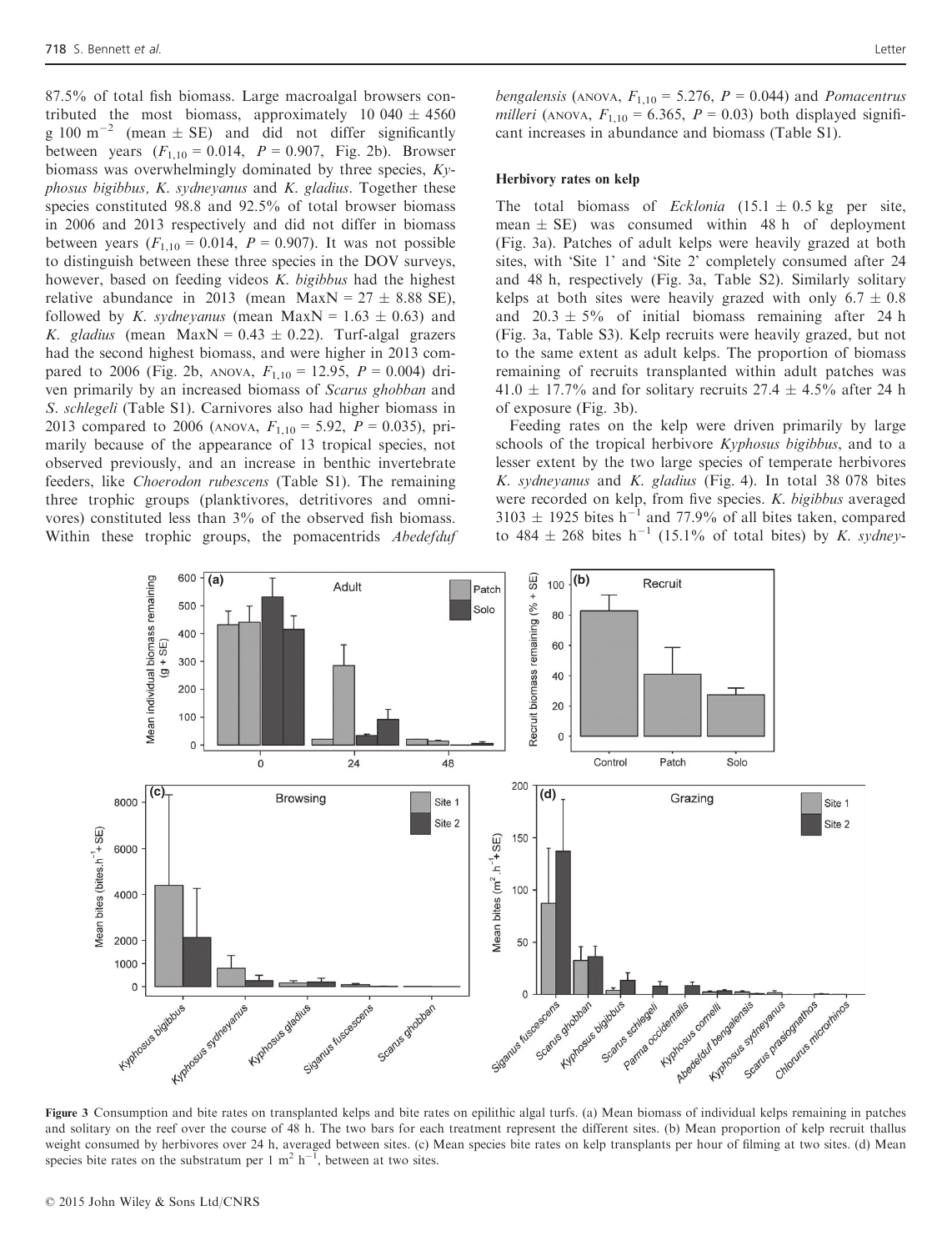anus and 173  $\pm$  101 bites h<sup>-1</sup> (5.7% of total bites) by K. gladius (Fig. 3c). The remaining two species, Siganus fuscescens and Scarus ghobban accounted for less than 1.5% of total bites. When standardised by relative abundance (mean MaxN), K. sydneyanus (296  $\pm$  164.4 bites individual<sup>-1</sup> h<sup>-1</sup>) and K. gladius  $(173 \pm 101)$  bites individual<sup>-1</sup> h<sup>-1</sup>) displayed higher per-capita feeding rates than K. bigibbus (115  $\pm$  71 bites individual<sup>-1</sup> h<sup>-1</sup>). The high total feeding rates by K. bigibbus were therefore driven by intense, sporadic feeding frenzies by large schools  $(MaxN = 156, Table S4)$ , which consumed approximately 14.3 kg of Ecklonia within 10 min throughout one site, accounting for the site variation in consumption rates after 24 h.

#### Grazing rates on substratum

A total of 26 161 bites were recorded on the substratum, among 10 fish species. Siganus fuscescens recorded the highest grazing rates, accounting for 66.8% of total bites, followed by Scarus ghobban and Kyphosus bigibbus which accounted for 20.3 and 5.2% of the total bites, respectively (Fig. 3d). Grazing by both  $S.$  fuscescens and  $K.$  bigibbus was driven by the sporadic appearance of large schools ( $MaxN = 112$  and 156 respectively, Fig. 4). In contrast, feeding rates by S. ghobban were driven by a more constant presence of solitary individuals or small schools ( $MaxN = 5$ ).

#### Comparison with global coral reef systems

Macroalgal browsing and substratum grazing rates recorded on the temperate reefs of Port Gregory were comparable to rates reported throughout the world's coral reefs (Table 1, Table 2). Browsing rates in Port Gregory were higher than any previously reported browsing rates on coral reefs using comparable methodology when standardised by filming time, assay biomass and herbivore biomass. Mean grazing rates on the substratum in Port Gregory (172 bites  $m^2$  h<sup>-1</sup>  $\pm$  50 SE) were ranked fourth out of seven comparable studies from coral reefs globally (Table 2). The highest reported grazing rates (1684 bites  $m^2$  h<sup>-1</sup>) were from Lizard Island on the Great Barrier Reef (Bellwood & Fulton 2008), followed by the Abrolhos Archipelago in Brazil (315 bites m<sup>2</sup> h<sup>-1</sup>; Longo & Floeter 2012) and Fiji (258 bites  $m^2 h^{-1}$ ; Rasher *et al.* 2013).

#### DISCUSSION

#### Herbivore resilience of canopy-free state

Herbivores appear to be providing high resilience to the new canopy-free state on temperate reefs in Port Gregory through high turf-algal grazing rates and very high kelp consumption rates, thereby preventing the reestablishment of seaweed canopies. The biomass and diversity of grazers, particularly parrotfish, increased significantly between 2006 and 2013, resulting in benthic grazing rates comparable to coral reef ecosystems globally. Grazing herbivores play a critical role on coral reefs, by cropping turfs and consuming canopy recruits, preventing the establishment of canopy-forming species like Sargassum while in turn facilitating coral recruitment and growth (Bellwood et al. 2004; Mumby et al. 2006). Unlike coral reefs, high turf-algal grazing rates on temperate reefs are quite remarkable given that, with the exception of territorial scalyfins



Figure 4 Identity of dominant tropical (a–c) and temperate (d) herbivore species in Port Gregory above reef which was previously covered by kelp canopies. (a) Scarus ghobban primarily caused the increase in grazer biomass from 2006 to 2013 and was the second most prolific grazer. (b) Siganus fuscescens recorded the highest number of bites on the substratum, driven by large roving schools. (c) Kyphosus bigibbus was the most prolific kelp browser and formed large roving schools. (d) Kyphosus gladius (above) and Kyphosus sydneyanus (below) feeding on transplanted Ecklonia radiata patches.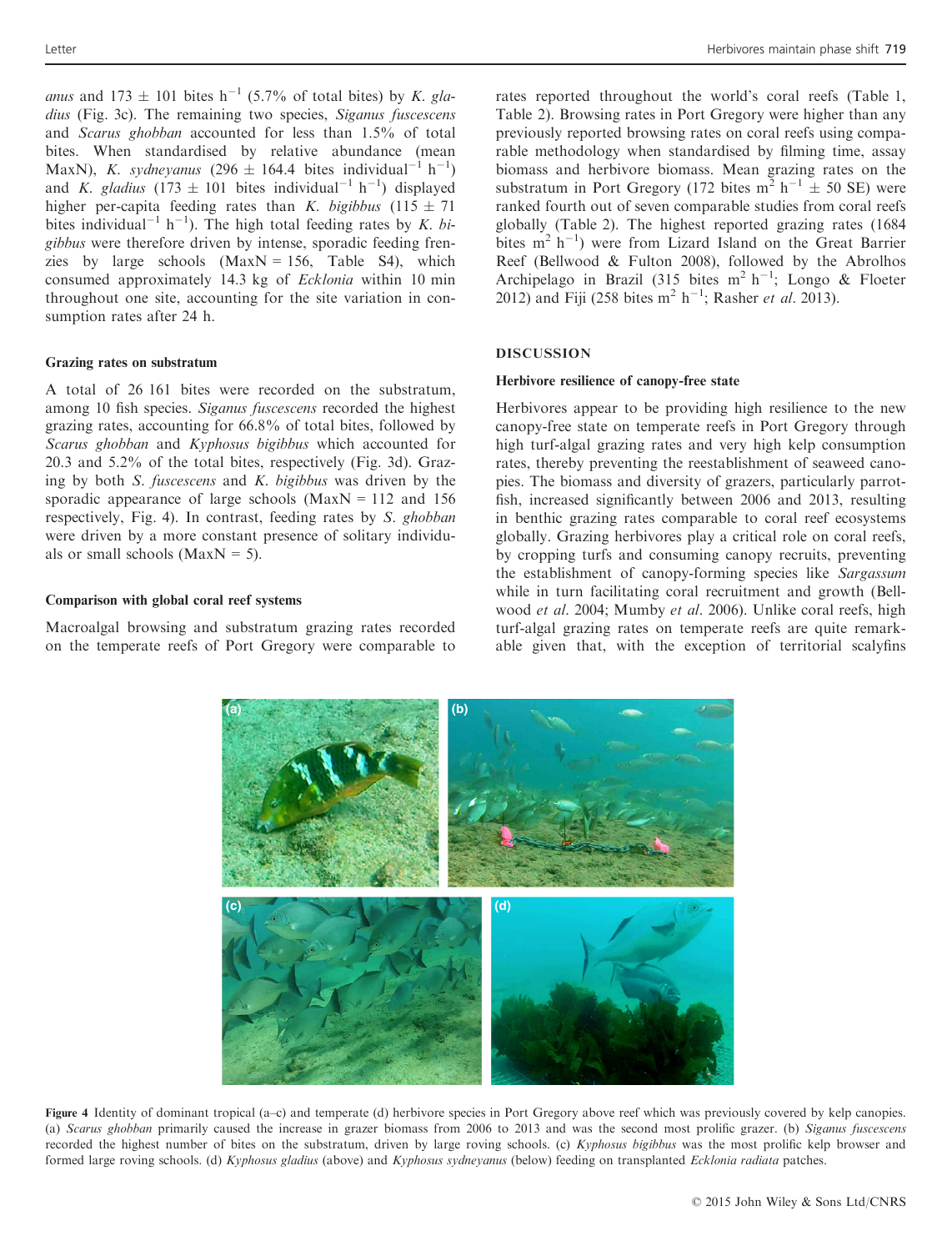Feeding type Algal spe

Macroalgal browsing

| et al.                                                                                                           |                                                                    |                                                                                      |                    |                                  | Letter                       |  |
|------------------------------------------------------------------------------------------------------------------|--------------------------------------------------------------------|--------------------------------------------------------------------------------------|--------------------|----------------------------------|------------------------------|--|
| ison of mean feeding rates by herbivorous fishes in the current study, with rates reported on global coral reefs |                                                                    |                                                                                      |                    |                                  |                              |  |
| Algal species                                                                                                    | Mean bite rate<br>(bites $kg_H^{-1}$ $kg_A^{-1}$ h <sup>-1</sup> ) | Dominant herbivores                                                                  | Reef               | Region                           | References                   |  |
| Ecklonia radiata                                                                                                 | 3836.06                                                            | Kyphosus biggibus,<br>Kyphosus sydneyanus,<br>Kyphosus gladius                       | Port Gregory       | Temperate,<br>Western Australia  | This study                   |  |
| Sargassum spp                                                                                                    | 1250.68                                                            | Naso unicornis                                                                       | Lizard Island      | Great Barrier<br>Reef, Australia | Hoey & Bellwood<br>(2009)    |  |
| Sargassum spp                                                                                                    | 210.37                                                             | Siganus canaliculatus,<br>Siganus doliatus                                           | Orpheus Island     |                                  | Fox & Bellwood<br>(2008a)    |  |
| Sargassum spp                                                                                                    | 322.45                                                             | Kyphosus vagiensis                                                                   | Orpheus Island     |                                  | Hoey & Bellwood<br>(2011)    |  |
| Sargassum spp                                                                                                    | 880.30                                                             | Naso unicornis.<br>Siganus canaliculatus,<br>Siganus doliatus                        | Low Isles          |                                  | Bennett & Bellwood<br>(2011) |  |
| Sargassum spp                                                                                                    | 595.13                                                             | Kyphosis vagiensis,<br>Naso unicornis.<br>Siganus canaliculatus,<br>Siganus doliatus | Whitsunday Islands |                                  | Bennett & Bellwood<br>(2011) |  |
| Sargassum spp                                                                                                    | 29.56                                                              | Kyphosis vagiensis,<br>Naso unicornis.<br>Siganus canaliculatus,                     | Keppel Islands     |                                  | Bennett & Bellwood<br>(2011) |  |

|  |  |  |  |  | Table 1 Comparison of mean feeding rates by herbivorous fishes in the current study, with rates reported on global coral reefs |
|--|--|--|--|--|--------------------------------------------------------------------------------------------------------------------------------|
|--|--|--|--|--|--------------------------------------------------------------------------------------------------------------------------------|

Macroalgal browsing rates were standardised by the biomass of the herbivores, the biomass of the seaweed assay available for consumption and by the period of exposure. Coral reef feeding rates were only used where the seaweed assay was placed onto coral-dominated areas (primarily reef crest or outer reef flat), where grazing rates are highest. All reported grazing rates employ standardised video methods. \* denotes that bites are not standardised by herbivore biomass.

Sargassum spp 198.79 Naso unicornis Point Cloates Michael et al. (2013)<br>Sargassum spp 162.65 Nyphosus biggibus Maud Michael et al. (2013)

Sargassum spp 162.65 Kyphosus vagiensis Gnarloo Michael et al. (2013) Sargassum spp 688.08\* Siganus puelloides Seychelles Chong-Seng

Sargassum spp 162.65 Kyphosus biggibus Maud Michael et al. (2013)

Siganus doliatus

Sargassum spp 135.54 Kyphosus vagiensis Bundegi Ningaloo Reef,<br>
Sargassum spp 54.21 Scarus spp Mandu Australia

(Parma spp, Saunders et al. 2014), fish grazers are normally an uncommon functional group in these systems. Moreover, unlike healthy coral reef systems where high coral cover concentrates turf-algal grazing onto a relatively small proportion of reef area, Port Gregory reefs displayed between 60 and 80% turf-algal cover, meaning that grazing effort was dispersed over a large area.

Browsers are also likely to increase the resilience of the canopy-free state in Port Gregory by readily consuming kelp recruits and preventing the establishment of canopy species. Kelp transplants were consumed within 24–48 h and observed browsing rates were at least three times higher than has previously been observed on coral reef systems, illustrating the heavily consumption-dominated state of the system. Furthermore, maintenance of the canopy-free state by herbivores is likely to be self-reinforcing as both browsing and grazing herbivores preferentially occupy and feed in reef areas with low algal biomass (Hoey & Bellwood 2011). The vast increase in turf-dominated habitat therefore provides a feedback mechanism that is likely to promote further herbivore recruitment and population growth in this system.

#### Contributing factors influencing reef resilience

Herbivores may have the capacity to maintain a turf-dominated state in Port Gregory, but they are not the only obsta-

© 2015 John Wiley & Sons Ltd/CNRS

cle to kelp recovery in the region. Temperate reefs along the mid-west coast of Australia represent the warm rear-edge of kelp distribution (Wernberg et al. 2010). The oceanography of the region is characterised by the pole-ward flowing Leeuwin Current, which brings warm tropical water along the south western coastline of the continent thereby maintaining oligotrophic conditions and relatively stable warm water temperatures year round (Waite et al. 2007). The directional flow of the Leeuwin current supplies tropical larvae and propagules to temperate regions, and warming background conditions means that conditions are becoming increasingly favourable for tropical species and unfavourable for temperate species (Wernberg *et al.* 2013). At the same time, kelp connectivity is linked to the flow of the Leeuwin current (Coleman et al. 2011), making kelp recovery a slow prospect and dependent on supply of propagules from cooler higher latitudes, which may be poorly adapted to warmer conditions.

Australia

Scarus spp Mandu Mandu Australia Michael et al. (2013)

Michael et al. (2013)

et al. (2014)

#### Influence of browsers on seaweed canopy resilience

While the drivers of canopy loss cannot be unequivocally determined from this experiment, the timing of canopy loss was consistent with observed impacts of the 2011 marine heatwave on seaweed canopies elsewhere in the region (Smale & Wernberg 2013; Wernberg et al. 2013). Kelp canopies displayed high cover (60–80% of reef surfaces) and interannual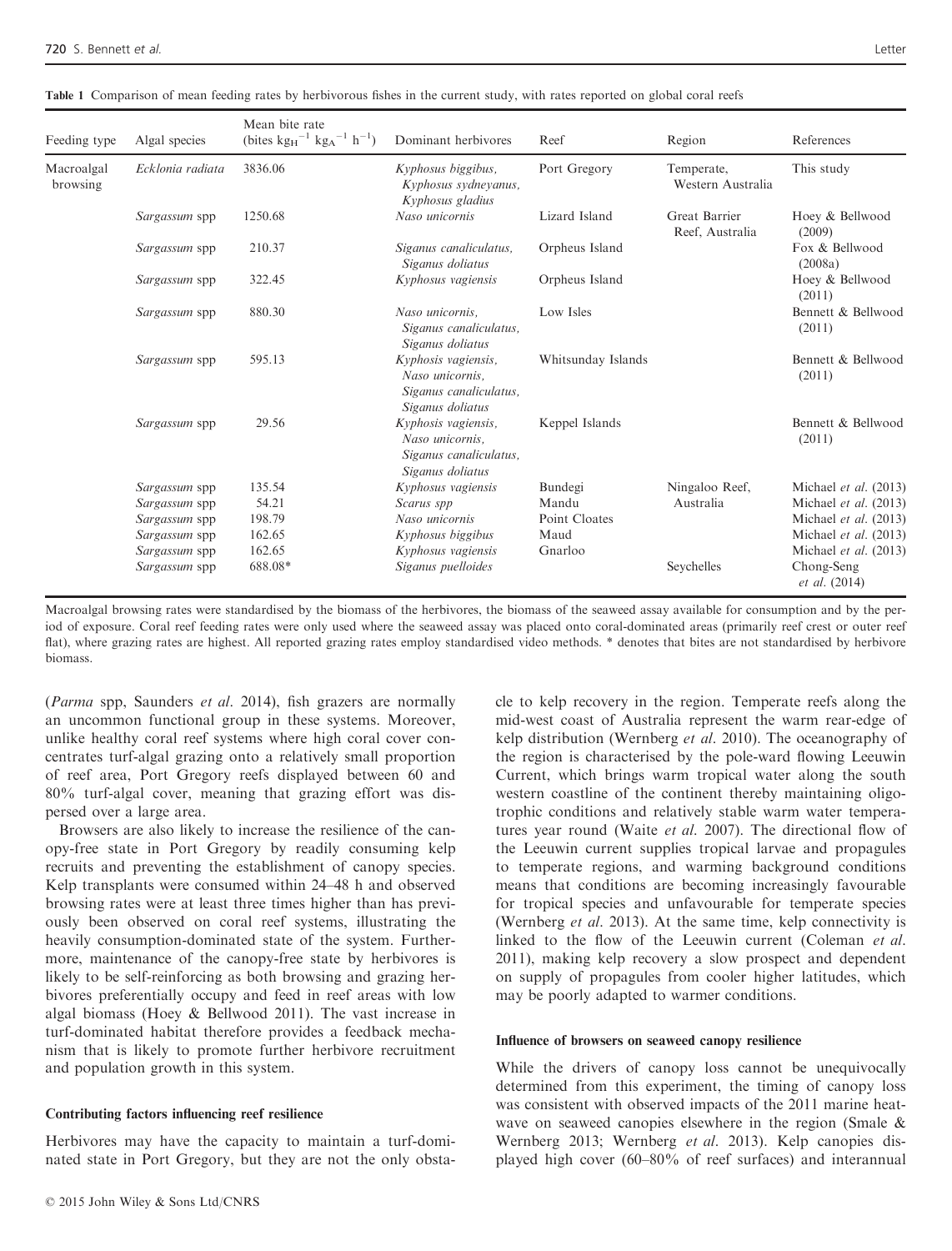| Feeding<br>type | Algal species | Mean bite rate<br>(bites $m^2$ h <sup>-1</sup> ) | Reef area grazed<br>$(\%$ m <sup>2</sup> month <sup>-1</sup> ) | Dominant herbivores                                                  | Reef                  | Region                           | References                     |
|-----------------|---------------|--------------------------------------------------|----------------------------------------------------------------|----------------------------------------------------------------------|-----------------------|----------------------------------|--------------------------------|
| Grazing         | Turf/EAM      | $172 \pm 50$                                     |                                                                | Scarus ghobban,<br>Siganus fuscesens                                 | Port Gregory          | Temperate Western<br>Australia   | This Study                     |
|                 |               | $60.6*$                                          | 70                                                             |                                                                      | Northern GBR          | Great Barrier Reef,<br>Australia | Hoey & Bellwood<br>(2008)      |
|                 |               | $45.1*$                                          | 52                                                             | Scarus rivulatus                                                     | Orpheus Island GBR    |                                  | Fox & Bellwood<br>(2008b)      |
|                 |               | 1684.6                                           |                                                                | Scarus IP, Scarus<br><i>psittacus, Siganus</i> spp                   | Lizard Island GBR     |                                  | Bellwood & Fulton<br>(2008)    |
|                 |               | 315                                              |                                                                | Acanthurus bahianus                                                  | Abrolhos Archipelago, | NE Brazil                        | Longo & Floeter<br>(2012)      |
|                 |               | 59.2                                             |                                                                |                                                                      | Conch Reef.           | Florida Keys, USA                | Burkepile & Hay<br>(2011)      |
|                 |               | 258                                              |                                                                | Acanthurus nigricauda,<br>Ctenchaetus striatus.<br><i>Scarus</i> spp |                       | Fiji                             | Rasher<br><i>et al.</i> (2013) |

Table 2 Comparison of mean grazing rates on epilithic algal turf between the current study and global coral reefs

Feeding rates on the substratum by herbivorous fishes were standardised by the grazing area and time  $(1 \text{ m}^2 \text{ h}^{-1})$ . \* denotes studies where bite rates per unit area were not reported and values were estimated based on the reported percentage of reef area grazed per unit time using a conservative mean bite size (16 mm<sup>2</sup>, equivalent to a 10–15 cm, TL, parrot fish) (Bonaldo & Bellwood 2008). Note that feeding rates by scrapers reported in the literature were not standardised by fish biomass.

stability throughout the region in the 10 years prior to the 2011 heatwave, before completely disappearing by 2013 (observations in 2001, Wernberg et al. 2003; 2006–2008, Wernberg et al. 2010; and December 2010, < 1 month prior to the heatwave, TW personal observation). At the same time, browser biomass did not change between 2006 and 2013. These observations suggest that high browser biomass alone was unlikely to have caused the observed canopy loss, as canopies appear to have been supporting these large browser communities in a stable production-dominated state for at least the 5 years before and after the 2006 observations. Rather, the timing of canopy loss suggests that high thermal anomalies during the marine heatwave may have resulted in temperature stress that directly and indirectly impacted kelps (Fig. S1, Pearce & Feng 2013; Wernberg et al. 2013), driving the transition to a consumption-dominated state. High browser biomass would have nevertheless lowered the resilience of the canopy-dominated state and may have exacerbated the rate of kelp loss during the heat wave through (1) indirect effects, such as physiological stress within kelps leading to an increase in palatability and higher feeding rates by browsing herbivores, (2) increased metabolic rates among herbivores, leading to a spike in herbivore bite rates or (3) a combination these and other factors.

This disturbance-driven model of transition is consistent with Graham *et al.* (2013), who proposed that extreme disturbance events in conjunction with the necessary protection and management of herbivore populations could lead to phase shift reversals on degraded coral reefs. Currently, the ability of fishes to drive transitions from canopy to turf dominance at a landscape scale remains an open question (Hoey & Bellwood 2011; Chong-Seng et al. 2014; Vergés et al. 2014a). Our observations suggest that large-scale disturbance events may be critical for transitions towards canopy-free states, particularly in the context of other temperate or coral reef systems where browser communities are often much smaller than

those observed here, even in unfished, functionally healthy systems (e.g. outer Great Barrier Reef, Hoey & Bellwood 2010). While further research is necessary to identify the ratio between herbivore and canopy biomass around the critical threshold where reefs transition between production and consumption dominance, our observations raise important questions about the capacity of browsers to drive canopy-turf transitions in the absence of additional forces suppressing net canopy production.

# **SUMMARY**

Our findings demonstrate that high browsing and grazing rates by primarily tropical herbivores are providing resilience to novel turf-dominated conditions on temperate reefs formerly dominated by seaweed canopies. These findings highlight a potential vulnerability of many temperate reef systems worldwide, particularly in the face of increasing frequency and intensity of extreme events (Cai et al. 2015) and predicted climate-driven range expansions of tropical species onto temperate reefs globally (Vergés et al. 2014a). More broadly, the fundamental transformation of the structure and processes driving temperate reef function observed here highlights the potential sensitivity of biotic interactions and ecosystem stability to climate warming and extreme disturbance events.

# ACKNOWLEDGEMENTS

We thank Katherine Cure, Emily Gates, Thibaut de Bettignies, Chenae Tuckett, Dave Gull and Phil Van Dyk for field assistance. We also thank Aldo Turco, Jordan Goetze, Todd Bond, Ben Ford and Tim Langlois for help with fish identifications and biomass conversions. Research was funded by grants from the Hermon Slade Foundation (TW, SB) and the Australian Research Council (TW).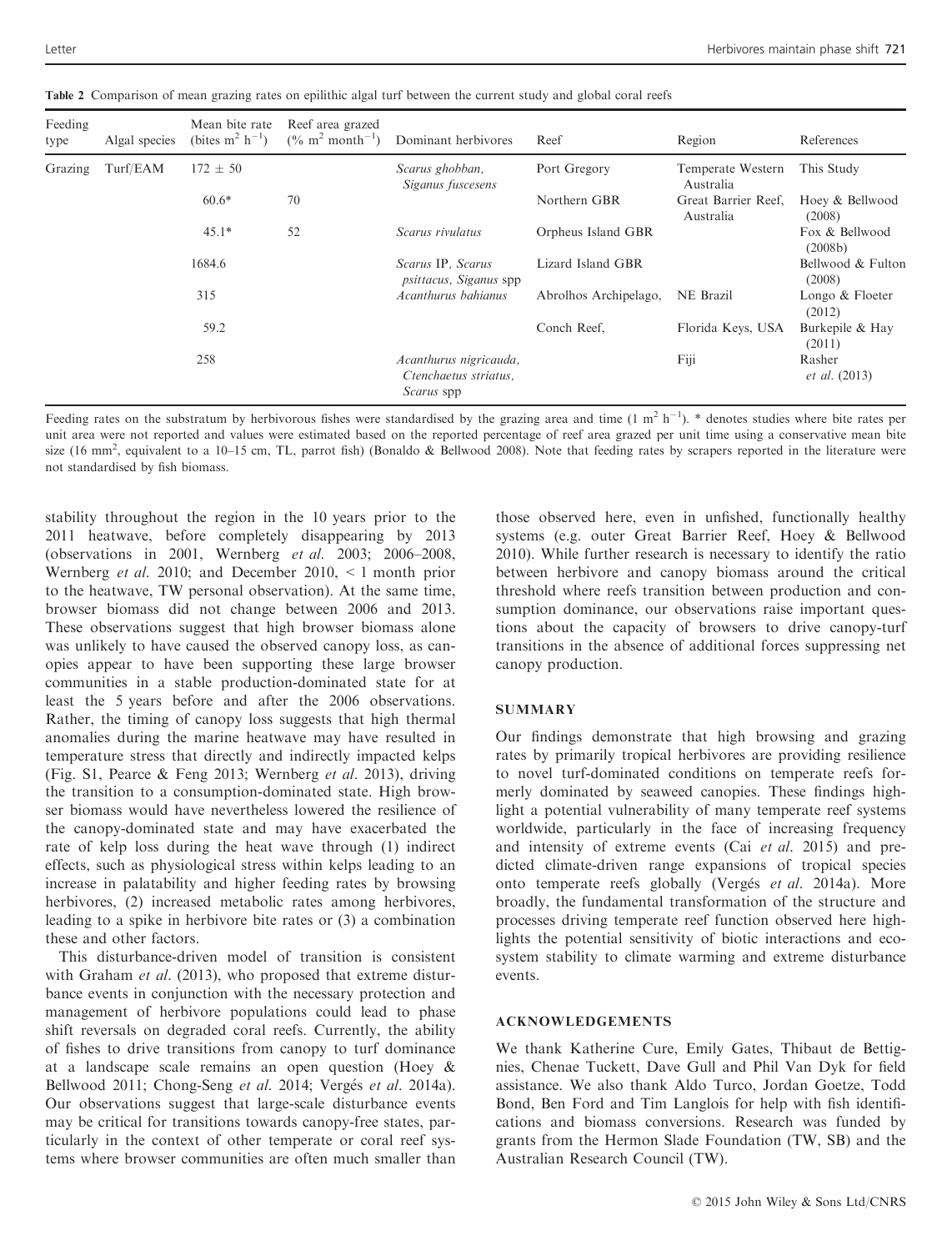### AUTHORSHIP

S.B and T.W conceived the idea and decided upon the sampling design. S.B collected herbivory data and S.B and J.S.G analysed video feeding footage. B.S, E.H, J.S.G and S.B collected and analysed the DOV fish community data. S.B, J.S.G and T.W analysed the data. S.B wrote the manuscript with contributions from all authors.

#### **REFERENCES**

- Bellwood, D.R. & Choat, J.H. (1990). A functional analysis of grazing in parrotfishes (family Scaridae): the ecological implications. Environ. Biol. Fishes, 28, 189–214.
- Bellwood, D.R. & Fulton, C.J. (2008). Sediment-mediated suppression of herbivory on coral reefs: decreasing resilience to rising sea levels and climate change? Limnol. Oceanogr., 53, 2695–2701.
- Bellwood, D., Hughes, T., Folke, C. & Nyström, M. (2004). Confronting the coral reef crisis. Nature, 429, 827–833.
- Bellwood, D.R., Hughes, T.P. & Hoey, A.S. (2006). Sleeping functional group drives coral-reef recovery. Curr. Biol., 16, 2434–2439.
- Bennett, S. & Bellwood, D.R. (2011). Latitudinal variation in macroalgal consumption by fishes on the Great Barrier Reef. Mar. Ecol. Prog. Ser., 426, U241–U269.
- Bertness, M.D., Brisson, C.P., Coverdale, T.C., Bevil, M.C., Crotty, S.M. & Suglia, E.R. (2014). Experimental predator removal causes rapid salt marsh die-off. Ecol. Lett. 17, 830–835.
- de Bettignies, T., Wernberg, T., Lavery, P.S., Vanderklift, M.A. & Mohring, M.B. (2013). Contrasting mechanisms of dislodgement and erosion contribute to production of kelp detritus. Limnol. Oceanogr., 58, 1680–1688.
- Bonaldo, R.M. & Bellwood, D.R. (2008). Size-dependent variation in the functional role of the parrotfish Scarus rivulatus on the Great Barrier Reef, Australia. Mar. Ecol. Prog. Ser., 360, 237–244.
- Burkepile, D.E. & Hay, M.E. (2008). Herbivore species richness and feeding complementarity affect community structure and function on a coral reef. Proc. Natl. Acad. Sci. USA, 105, 16201–16206.
- Burkepile, D.E. & Hay, M.E. (2011). Feeding complementarity versus redundancy among herbivorous fishes on a Caribbean reef. Coral Reefs, 30, 351–362.
- Cai, W., Wang, G., Santoso, A., McPhaden, M.J., Wu, L., Jin, F.-F. et al. (2015). Increased frequency of extreme La Nina events under greenhouse warming. Nat. Clim. Chang., 5, 132–137.
- Cappo, M., Harvey, E., Malcolm, H. & Speare, P. (2003). Potential of video techniques to monitor diversity, abundance and size of fish in studies of marine protected areas. In: Aquatic Protected Areas-What Works Best and How Do We Know: World Congress on Protected Areas. Cairns, Australia, August 2002 (ed. Beumer, J.P., Grant, A. & Smith, D.C.) Australian Society for fish biology, pp. 455–464.
- Chong-Seng, K., Nash, K., Bellwood, D. & Graham, N. (2014). Macroalgal herbivory on recovering versus degrading coral reefs. Coral Reefs, 33, 409–419.
- Coleman, M.A., Roughan, M., Macdonald, H.S., Connell, S.D., Gillanders, B.M., Kelaher, B.P. et al. (2011). Variation in the strength of continental boundary currents determines continent-wide connectivity in kelp. J. Ecol., 99, 1026–1032.
- Connell, S.D., Russell, B.D. & Irving, A.D. (2011). Can strong consumer and producer effects be reconciled to better forecast 'catastrophic'phaseshifts in marine ecosystems? J. Exp. Mar. Biol. Ecol., 400, 296–301.
- Connell, S., Foster, M. & Airoldi, L. (2014). What are algal turfs? Towards a better description of turfs. Mar. Ecol. Prog. Ser., 495, 299– 307.
- Flukes, E., Johnson, C. & Ling, S. (2012). Forming sea urchin barrens from the inside out: an alternative pattern of overgrazing. Mar. Ecol. Prog. Ser., 464, 179–194.
- Fox, R. & Bellwood, D. (2008a). Remote video bioassays reveal the potential feeding impact of the rabbitfish Siganus canaliculatus (f: Siganidae) on an inner-shelf reef of the Great Barrier Reef. Coral Reefs, 27, 605–615.
- Fox, R.J. & Bellwood, D.R. (2008b). Direct versus indirect methods of quantifying herbivore grazing impact on a coral reef. Mar. Biol., 154, 325–334.
- Froese, R. & Pauly, D. (2014). FishBase. World Wide Web electronic publication. Available at:<http://www.fishbase.org>, version (04/2014). Last accessed 5 October 2014.
- Graham, N.A., Bellwood, D.R., Cinner, J.E., Hughes, T.P., Norström, A.V. & Nyström, M. (2013). Managing resilience to reverse phase shifts in coral reefs. Frontiers in Ecology and the Environment, 11, 541–548.
- Harvey, E.S. & Shortis, M.R. (1998). Calibration stability of an underwater stereo-video system: implications for measurement accuracy and precision. Mar. Technol. Soc. J., 32, 3–17.
- Hoey, A. & Bellwood, D. (2008). Cross-shelf variation in the role of parrotfishes on the Great Barrier Reef. Coral Reefs, 27, 37–47.
- Hoey, A.S. & Bellwood, D.R. (2009). Limited functional redundancy in a high diversity system: single species dominates key ecological process on coral reefs. Ecosystems, 12, 1316–1328.
- Hoey, A. & Bellwood, D. (2010). Cross-shelf variation in browsing intensity on the Great Barrier Reef. Coral Reefs, 29, 499–508.
- Hoey, A.S. & Bellwood, D.R. (2011). Suppression of herbivory by macroalgal density: a critical feedback on coral reefs? Ecol. Lett., 14, 267–273.
- Kortsch, S., Primicerio, R., Beuchel, F., Renaud, P.E., Rodrigues, J., Lonne, O.J. et al. (2012). Climate-driven regime shifts in Arctic marine benthos. Proc. Natl. Acad. Sci. USA, 109, 14052–14057.
- Krause-Jensen, D., Marba, N., Olesen, B., Sejr, M.K., Christensen, P.B., Rodrigues, J. et al. (2012). Seasonal sea ice cover as principal driver of spatial and temporal variation in depth extension and annual production of kelp in Greenland. Glob. Change Biol., 18, 2981–2994.
- Kulbicki, M., Guillemot, N. & Amand, M. (2005). A general approach to length-weight relationships for New Caledonian lagoon fishes. Cybium, 29, 235–252.
- Last, P.R., White, W.T., Gledhill, D.C., Hobday, A.J., Brown, R., Edgar, G.J. et al. (2011). Long-term shifts in abundance and distribution of a temperate fish fauna: a response to climate change and fishing practices. Glob. Ecol. Biogeogr., 20, 58–72.
- Ling, S., Johnson, C., Frusher, S. & Ridgway, K. (2009a). Overfishing reduces resilience of kelp beds to climate-driven catastrophic phase shift. Proc. Natl Acad. Sci., 106, 22341–22345.
- Ling, S., Johnson, C., Ridgway, K., Hobday, A. & Haddon, M. (2009b). Climate-driven range extension of a sea urchin: inferring future trends by analysis of recent population dynamics. Glob. Change Biol., 15, 719– 731.
- Longo, G. & Floeter, S. (2012). Comparison of remote video and diver's direct observations to quantify reef fishes feeding on benthos in coral and rocky reefs. J. Fish Biol., 81, 1773–1780.
- Michael, P.J., Hyndes, G.A., Vanderklift, M.A. & Vergés, A. (2013). Identity and behaviour of herbivorous fish influence large-scale spatial patterns of macroalgal herbivory in a coral reef. Mar. Ecol. Prog. Ser., 482, 227–240.
- Mumby, P.J., Dahlgren, C.P., Harborne, A.R., Kappel, C.V., Micheli, F., Brumbaugh, D.R. et al. (2006). Fishing, trophic cascades, and the process of grazing on coral reefs. Science, 311, 98–101.
- Pace, M.L., Cole, J.J., Carpenter, S.R. & Kitchell, J.F. (1999). Trophic cascades revealed in diverse ecosystems. Trends Ecol. Evol., 14, 483– 488.
- Pages, J.F., Farina, S., Gera, A., Arthur, R., Romero, J. & Alcoverro, T. (2012). Indirect interactions in seagrasses: fish herbivores increase predation risk to sea urchins by modifying plant traits. Funct. Ecol., 26, 1015–1023.
- Pearce, A.F. & Feng, M. (2013). The rise and fall of the "marine heat wave" off Western Australia during the summer of 2010/2011. J. Mar. Syst., 111, 139–156.